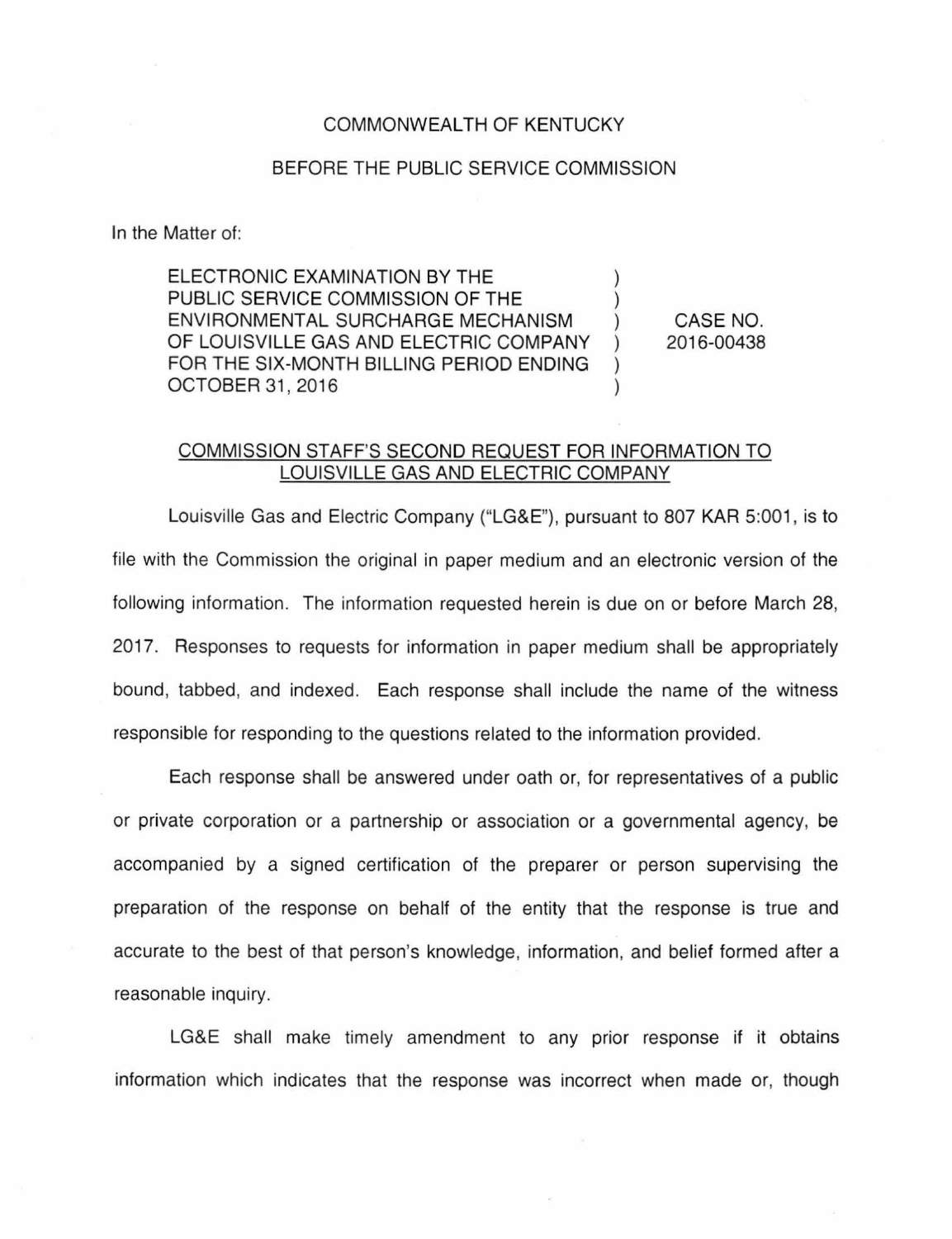correct when made, is now incorrect in any material respect. For any request to which LG&E fails or refuses to furnish all or part of the requested information, it shall provide a written explanation of the specific grounds for its failure to completely and precisely respond.

Careful attention should be given to copied material to ensure that it is legible. When the requested information has been previously provided in this proceeding in the requested format, reference may be made to the specific location of that information in responding to this request. When filing a paper containing personal information, LG&E shall, in accordance with 807 KAR 5:001, Section 4(10), encrypt or redact the paper so that personal information cannot be read.

1. Refer to LG&E's response to Commission Staff's First Request for Information ("Staff's First Request"), Item 2, Attachment, page 2 of 3, columns 9 and 10, "ECR Billing Factor Revenues" and LG&E's monthly environmental surcharge reports for the expense months of May 2016 through October 2016, ES Form 3.00, column 6, "Environmental Surcharge Revenues." Explain why these amounts differ from the product of the applicable monthly billing factors and revenues subject to surcharge. If applicable, include LG&E's policy for rounding the monthly billing factors, both for billing purposes and the monthly environmental surcharge reports.

2. Refer to LG&E's response to Staff's First Request, Item 2, Attachment, page 3 of 3, wherein LG&E indicates an over-recovery of \$4,060,659 as a result of

-2- Case No. 2016-00438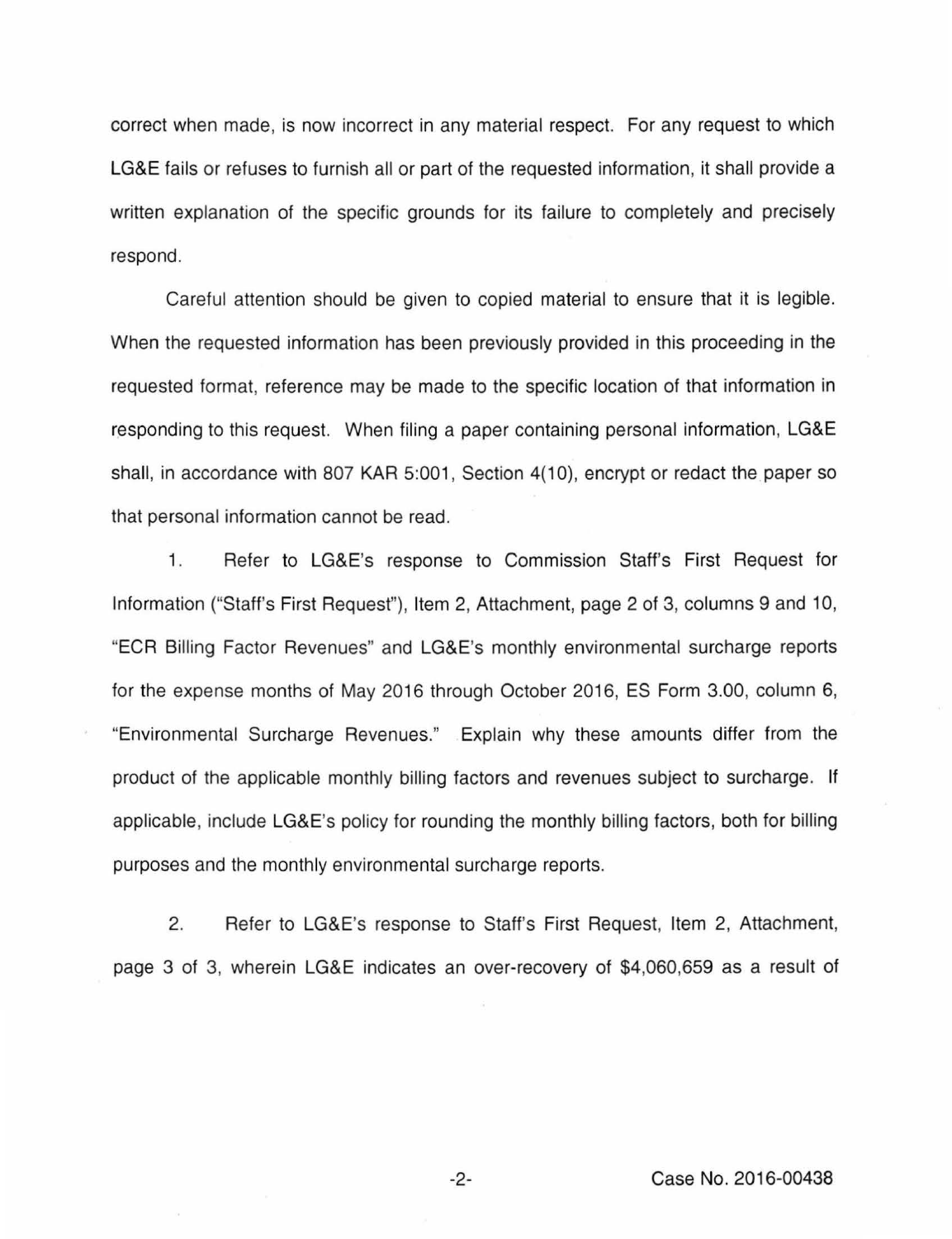using 12-month average revenues to determine LG&E's monthly billing factors. Commission Staff has been unable to duplicate this amount based on its understanding of LG&E's explanation of the calculation in response to Commission Staff's inquiry at the informal conference held on February 14, 2017. Provide in Excel spreadsheet format, with all formulas intact and unprotected and all rows and columns accessible, the calculation of the \$4,060,659 over-recovery as a result of using 12-month average revenues to determine LG&E's monthly billing factor.

Mathews-

**Talina Mathews** Executive Director Public Service Commission P.O. Box 615 Frankfort, KY 40602

**DATED MAR 1 4 2017** 

cc: Parties of Record